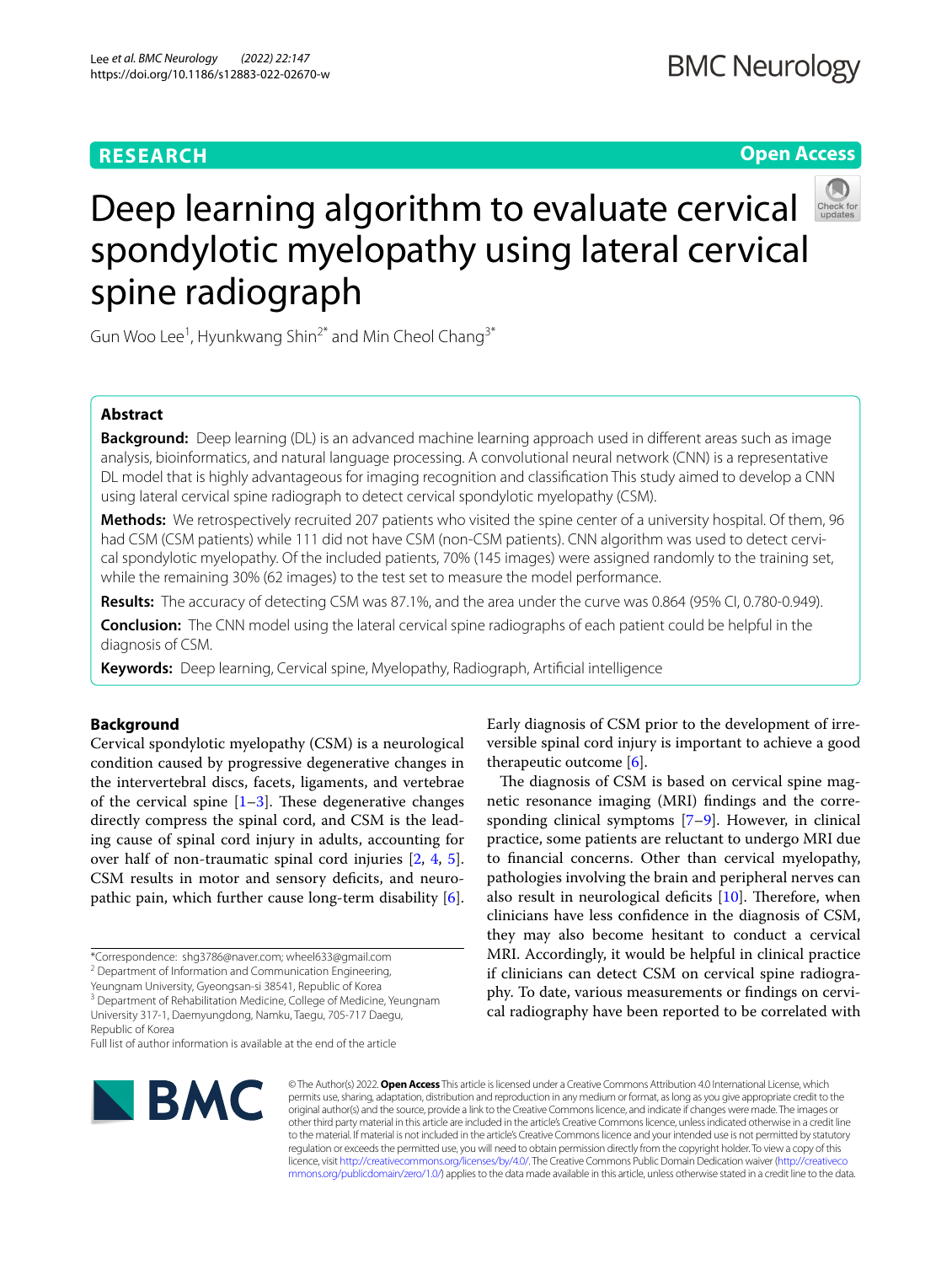CSM [[11–](#page-4-9)[14\]](#page-4-10). However, the diagnostic accuracy is not sufficiently high.

Machine learning (ML) is a computer algorithm that can automatically learn from data without requiring explicit programming [\[15](#page-4-11)]. ML can address the limitations of existing techniques and enable breakthroughs in the feld of image analysis. Deep learning (DL) is an advanced ML approach which involves the construction of artifcial neural networks with structures and functions similar to those of the human brain using a large number of hidden layers  $[16]$  $[16]$ . The DL technique can outperform the traditional ML techniques, and learn unstructured and perceptual image data. A convolutional neural network (CNN) is a representative DL model that is highly advantageous for imaging recognition and classifcation [\[17](#page-4-13)].

In this study, we aimed to develop a CNN model to detect CSM using the lateral cervical spine radiograph of each patient.

# **Methods**

## **Subjects**

A total of 207 patients aged  $\geq$ 20 years who visited the spine center of a university hospital from June 2016 to May 2021 (mean age,  $58.6 \pm 17.5$ , M:F = 119:88) were retrospectively recruited for this study. Ninety-six patients (CSM patients) underwent surgery due to symptoms of CSM, and the diagnosis was confrmed through cervical MRI. On the other hand, 111 patients (non-CSM patients) visited the spine center for the management of neck or cervical pain due to herniated cervical disc or cervical stenosis. The absence of CSM was confirmed through cervical MRI. The study protocol was approved by the institutional review board of the university hospital, and was done in accordance with the Declaration of Helsinki. Written informed consent was waived because of the retrospective nature of this study.

### **Lateral cervical spine radiographs**

One lateral cervical radiograph image of each patient was used as input image data for developing the DL algorithm. The image was taken during the first visit to our spine center. Therefore, the lateral cervical spine radiographs of patients with CSM were obtained prior to cervical spine surgery.

#### **Deep learning model**

A CNN model was used to predict myelopathy. The model involves 13 convolution layers, a global average pooling layer, and three fully-connected layers. The fullyconnected layers (sizes of 128, 64, and 1) were used for classifcation, and the sigmoid was used for the activation function. The architecture is illustrated in Fig. [1](#page-1-0).

The CNN model was implemented in Keras. The Adam optimizer was used with the initial learning rate set to  $10^{-5}$ . The model used pre-trained weights as the initial weights. In addition, data-augmentation methods such as shear, zoom, and width functions were used. The details of the model and its performance are presented in Table [2](#page-2-0).

<span id="page-1-0"></span>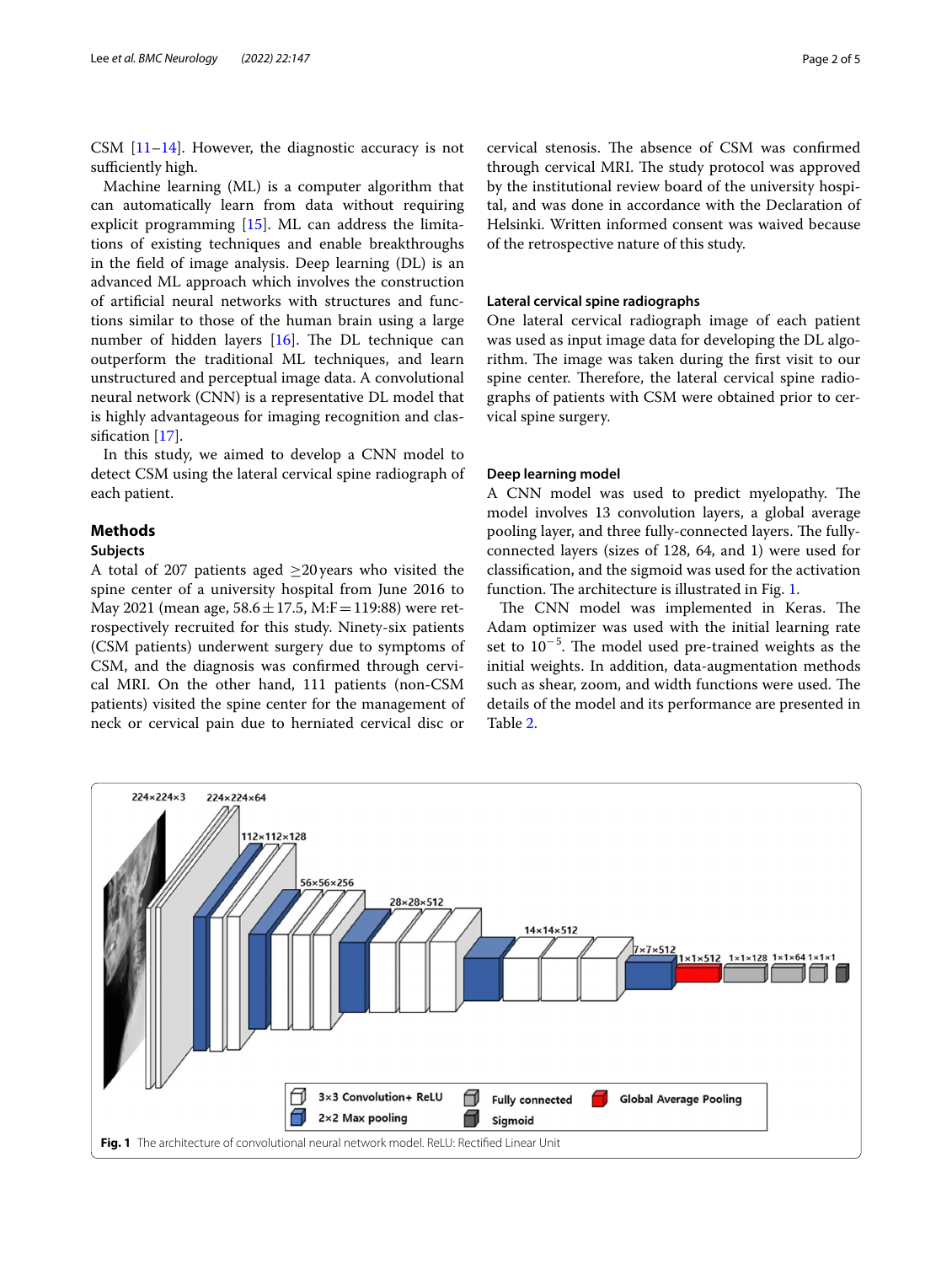|                | <b>Train set</b> | <b>Test set</b> |
|----------------|------------------|-----------------|
| Myelopathy     | 67               | 29              |
| Non myelopathy | 78               | 33              |
| Total          | 145              | 62              |

#### <span id="page-2-1"></span>**Table 1** Dataset configuration

#### **Experiment**

Among the 207 images, 70% (145 images) were randomly selected as training sets, while the remaining 30% (62 images) were assigned to the test set to evaluate the model performance. The details of the dataset confgurations are listed in Table [1.](#page-2-1)

A receiver operating characteristic curve analysis was performed, and the area under the curve (AUC) was calculated using scikit-learn. The 95% confidence interval (CI) for AUC was calculated using the approach used by DeLong et al.  $[18]$  $[18]$  The receiver operating characteristic curve analysis and AUC calculation were performed using scikit-learn.

# **Results**

The accuracy of classification of CSM and non-CSM with the test dataset using the CNN model was 87.1% (Table [2](#page-2-0)). Furthermore, the AUC was 0.864 (95% CI, 0.780-0.949) (Fig. [2\)](#page-3-0).

## **Discussion**

In this study, a CNN model was developed to determine whether a patient had CSM based on the imaging findings of lateral cervical spine radiograph. The AUC of our model using the test dataset was 0.864. Considering that an AUC of > 0.8 is generally considered excellent, the CNN model that we trained using lateral cervical spine radiograph data can help clinicians diagnose CSM in patients with motor or sensory deficits [[19](#page-4-15)]. We believe that this model may help clinicians in deciding on the necessity of cervical spine MRI.

MRI is the gold standard imaging modality for CSM [[20\]](#page-4-16). However, radiographs are also valuable in the initial approach and presumptive diagnosis of CSM [[13,](#page-4-17) [21\]](#page-4-18). Some radiographic parameters have been recognized to presume CSM and to determine the necessity of further imaging studies such as MRI. These parameters include cervical canal stenosis with myelopathy based on simple radiographs, including the Torg-Pavlov ratio (TPR), global or segmental sagittal alignment, the presence of abnormal motion (translation or angulation), the detection of ossified lesions such as ossification of the posterior

<span id="page-2-0"></span>**Table 2** Performances of the model in diagnosing myelopathy

| Model details | Input image size $224 \times 224$                               |
|---------------|-----------------------------------------------------------------|
|               | Data augmentation (used the zoom, width, and<br>shear function) |
|               | Binary classification with sigmoid activation                   |
|               | Adam optimizer (the initial learning rate of $10^{-5}$ )        |
|               | Batch size 8                                                    |
| Performance   | Training accuracy: 92.4%                                        |
|               | Test accuracy: 87.1%                                            |
|               | Test recall: 86.4%                                              |
|               | Test precision: 88.9%                                           |
|               | Test AUC: 0.864 with 95% CI [0.780-0.949]                       |

longitudinal ligament (OPLL) and ossification of the yellow ligament (OYL), and others [[13](#page-4-17), [21–](#page-4-18)[25\]](#page-4-19).

In radiographic images of the cervical spine, the sagittal canal diameter is a critical factor associated with CSM. The narrow spinal canal is linked to canal stenosis and CSM, and is assessed on lateral radiographs using the Torg-Pavlov ratio (TPR). This was measured by the anterior-posterior diameter of the cervical spinal canal divided by the vertebral body width  $[23, 25]$  $[23, 25]$  $[23, 25]$  $[23, 25]$ . The TPR method has been widely used for initially presuming CSM or canal stenosis. However, its predictive value varied in previous studies. Moreover, some authors have suggested that TPR may not necessarily correlate with canal stenosis due to its variability and low sensitivity [[26\]](#page-4-21). Cervical alignment is a critical factor in CSM  $[13, 13]$  $[13, 13]$  $[13, 13]$ [21,](#page-4-18) [26](#page-4-21)]. Cervical myelopathy is highly associated with cervical spondylosis, which contributes to the pathogenesis of cervical myelopathy [[13](#page-4-17), [21](#page-4-18), [26,](#page-4-21) [27\]](#page-4-22). Some studies have demonstrated a correlation between the degree of kyphosis of the cervical spine and spinal cord fattening/vascular supply. Sagittal malalignment may be a signifcant radiographic parameter in predicting CSM on radiographic level. However, only a small number of studies have evaluated the relationship between cervical alignment and myelopathy, and cut-off parameters determining radiographic malalignment have not been elucidated. In addition, previous studies have demonstrated that motion segments adjacent to stifened, spondylotic segments may exhibit hypermobility and can produce dynamic compression of the spinal cord and myelopathy [[21,](#page-4-18) [28](#page-4-23)]. However, to date, there is no reported radiographic study on the critical reference of neck motion associated with myelopathy development. The presence of OPLL and OYL increases the likelihood of cervical myelopathy, and cannot provide direct evidence on the presence of CSM. Accordingly, the assessment of the presence of CSM based on radiographs by clinicians' eyes is not available for use in clinical practice.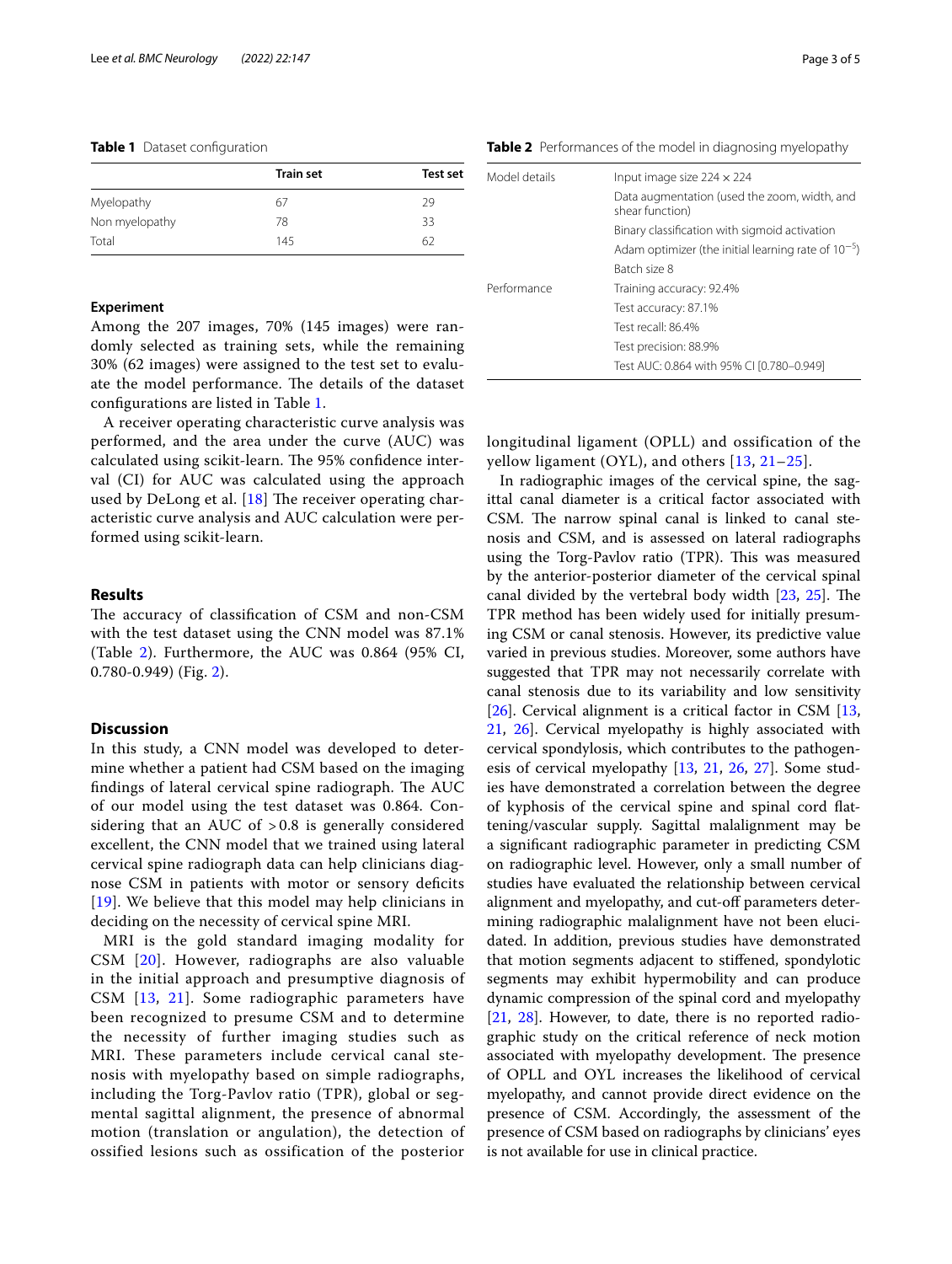

<span id="page-3-0"></span>Cervical myelopathy is a vexing pathology in terms of disease progression and prognosis. Notably, when it is diagnosed later, the prognosis is generally poor even after surgical treatment. Thus, early presumption and diagnosis are critical in cervical myelopathy. DL is known to address the limitations of the human eye and reveal detailed information that the human eye cannot see. We propose that the DL technique can detect specifc evidence of CSM on lateral cervical spine radiographs. A deep neural network (DNN) is characterized by a multi-layer perceptron with multiple hidden layers or a feedforward neural network, which possesses greater ability than the traditional shallow neural network [\[29](#page-4-24)]. A CNN is a representative DNN model. It receives input from multiple channels of twodimensional data and transforms them repeatedly using convolution and pooling operations  $[17]$  $[17]$ . These processes allow the extraction of valuable features from the input data. Therefore, CNNs have been used to process image data and recognize image patterns. Our model seemed to recognize the characteristics of lateral cervical spine radiographs of patients with and without CSM, and demonstrated high diagnostic accuracy. Our study is the frst to demonstrate the use of DL in detection of CSM on lateral cervical spine radiographs.

# **Conclusion**

In conclusion, we created a CNN model to diagnose CSM using only one lateral cervical spine radiograph, with an acceptable diagnostic accuracy. However, our study was limited by the small number of subjects with MR images. We recommend further studies with a larger number of subjects to increase the diagnostic accuracy. Future studies should evaluate the accuracy of a CNN model for diagnosing various cervical spinal disorders other than CSM.

#### **Abbreviations**

CSM: Cervical spondylotic myelopathy; MRI: Magnetic resonance imaging; ML: Machine learning; CNN: Convolutional neural network; AUC: Area under the curve; OPLL: Posterior longitudinal ligament; OYL: Ossifcation of the yellow ligament; DNN: Deep neural network.

#### **Acknowledgements**

None.

## **Authors' contributions**

GWL, HS, and MCC contributed to the study conception and design, wrote the manuscript. MCC supervised the study. All authors have read and approved the manuscript.

#### **Funding**

This study was supported by the National Research Foundation of Korea Grant funded by the Korean government, No. NRF2021R1A2C1013073.

#### **Availability of data and materials**

The datasets generated and analyzed during the current study are not publicly available due our privacy policy but are available from the corresponding author on reasonable request.

## **Declarations**

#### **Ethics approval and consent to participate**

The study protocol was approved by the institutional review board of Yeungnam university hospital, and was done in accordance with the Declaration of Helsinki. Written informed consent was waived by the institutional review board of Yeungnam university hospital because of the retrospective nature of this study.

#### **Consent for publication**

Written informed consent was obtained from the patient for publication of this study and any accompanying images.

#### **Competing interests**

The authors declare that they have no competing interests.

#### **Author details**

<sup>1</sup> Department of Orthopedic Surgery, Yeungnam University College of Medicine, Yeungnam University, Medical Center, 170 Hyonchung-ro, Namgu,